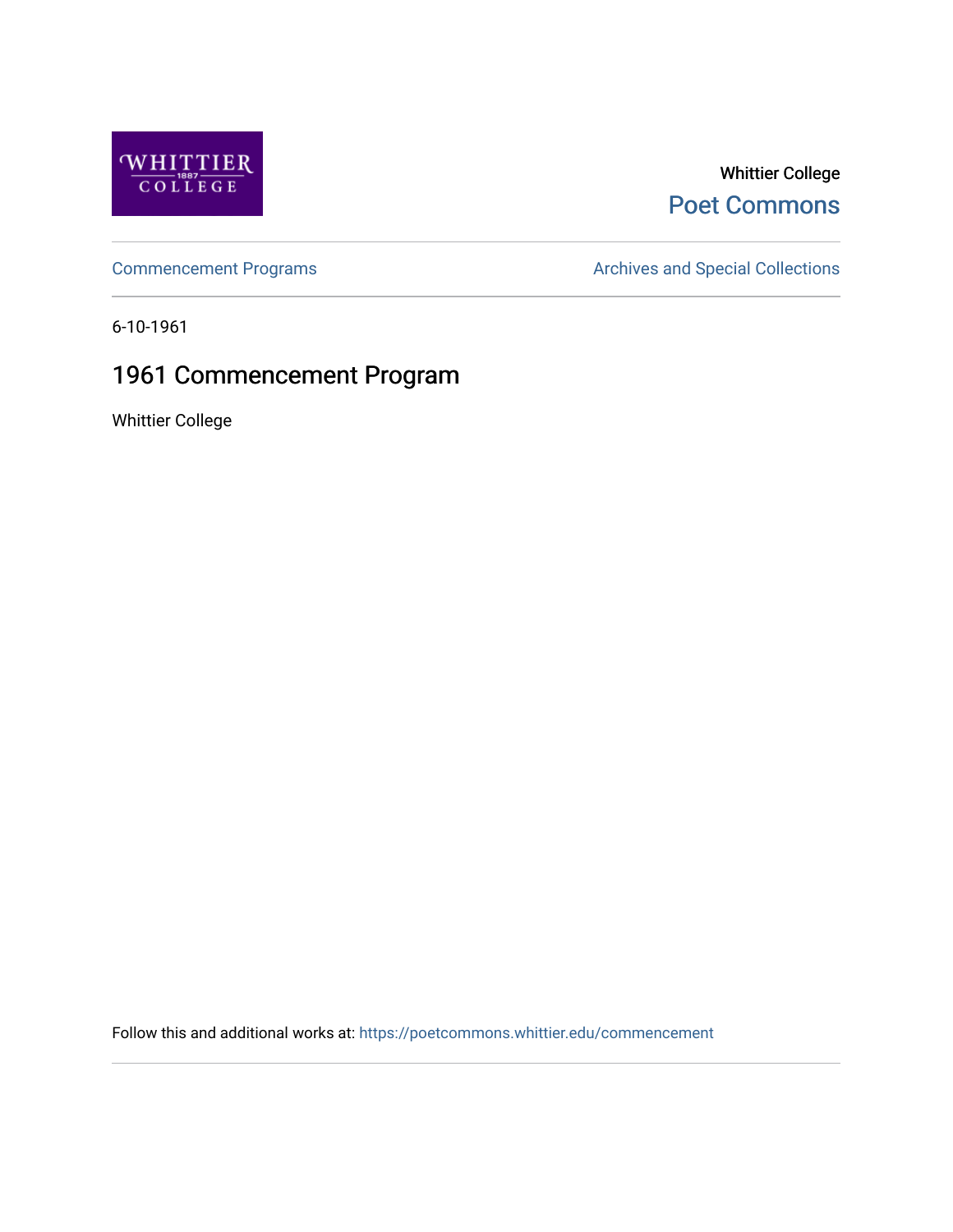# $\mathcal{C}$ *he Fifty-Eighth*

## **Annual Commencement**

# **Whittier College**

Of



June 10, 1961

Four-thirty in the afternoon

THE HERBERT E. HARRIS AMPHITHEATRE

Whittier, California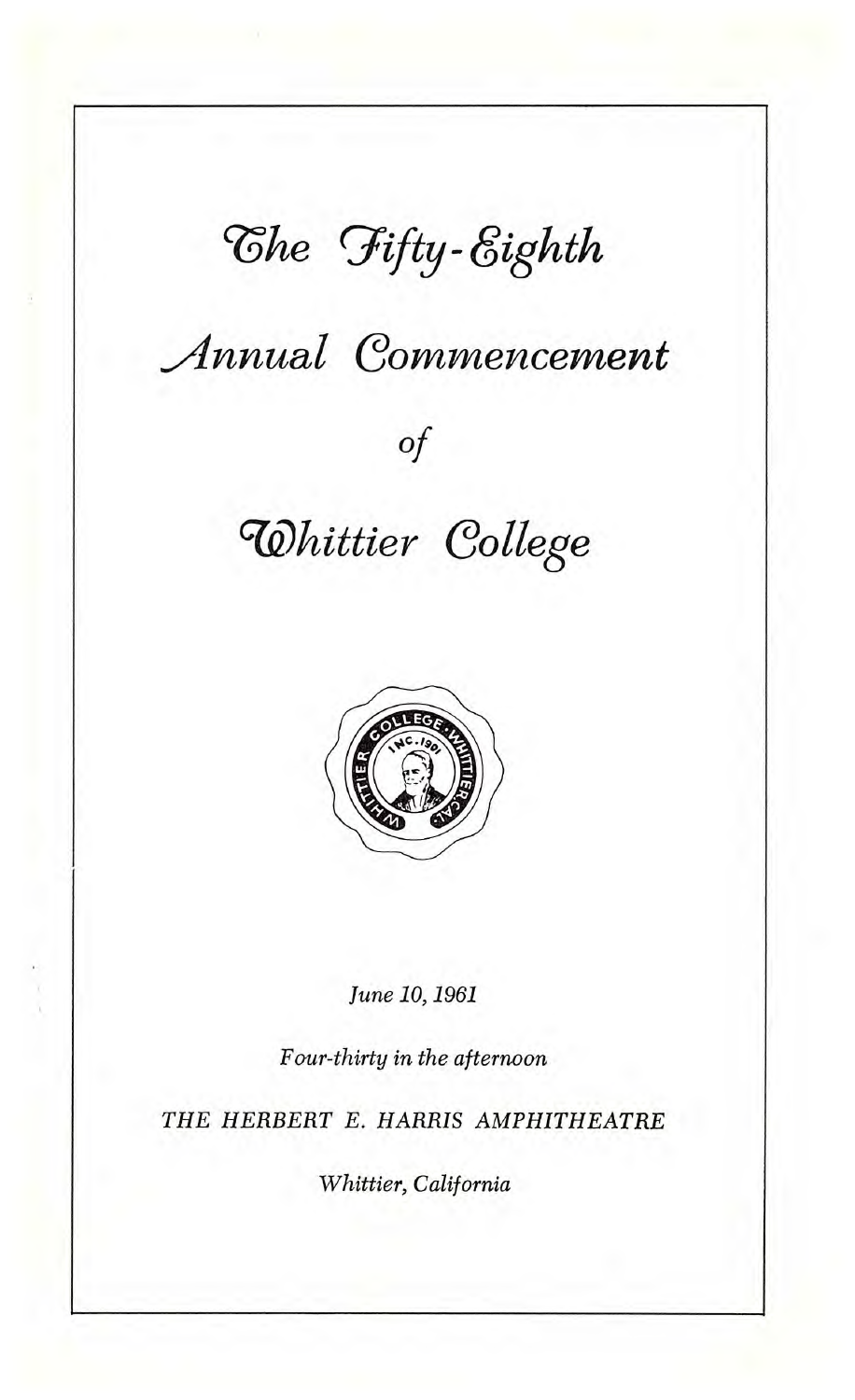rogram

PROCESSIONAL—"Crown Imperial" Walton Robert Prichard, A.B., MA., Organist Instructor in Organ (Audience Standing)

INVOCATION......The Reverend Charles Huddleston, B.A., B.D. Minister, Brea Congregational Church, Brea, California

ADDRESS Herman H. Henkle, M.A. Librarian, John Crerar Library, Chicago, Illinois

COMMENCEMENT CHARGE ........ Chester McCloskey, Ph.D. Executive Director, Industrial Associates and Senior Research Fellow in Chemistry, California Institute of Technology

THE CONFERRING OF DEGREES ........ Paul S. Smith, Ph.D. President of the College

SENIOR CANDIDATEs—Harold F. Spencer, Ph.D.

Dean of the College

GRADUATE CANDIDATES—H. Randolph Pyle, Ph.D. Chairman of the Committee on Graduate Studies

HONORARY DEGREES—W. Roy Newsom, Ph.D. Chairman of the Committee on Honorary Degrees

ALMA MATER (Words on last page)

BENEDICTION....The Reverend Ernst H. Nussmann, B.A., B.D. Minister, Mt. Hope United Church of Christ, Whittier, California

RECESSIONAL-"Pomp and Circumstance" ....................... Elgar

BENJAMIN G. WHITTEN, Ph.D., F. BEACH LEIGHTON, Ph.D. Marshals Assistant Marshals are Members of Cap and Gown, Omicron Delta Kappa and Knights Ushers are Sosecos and Squires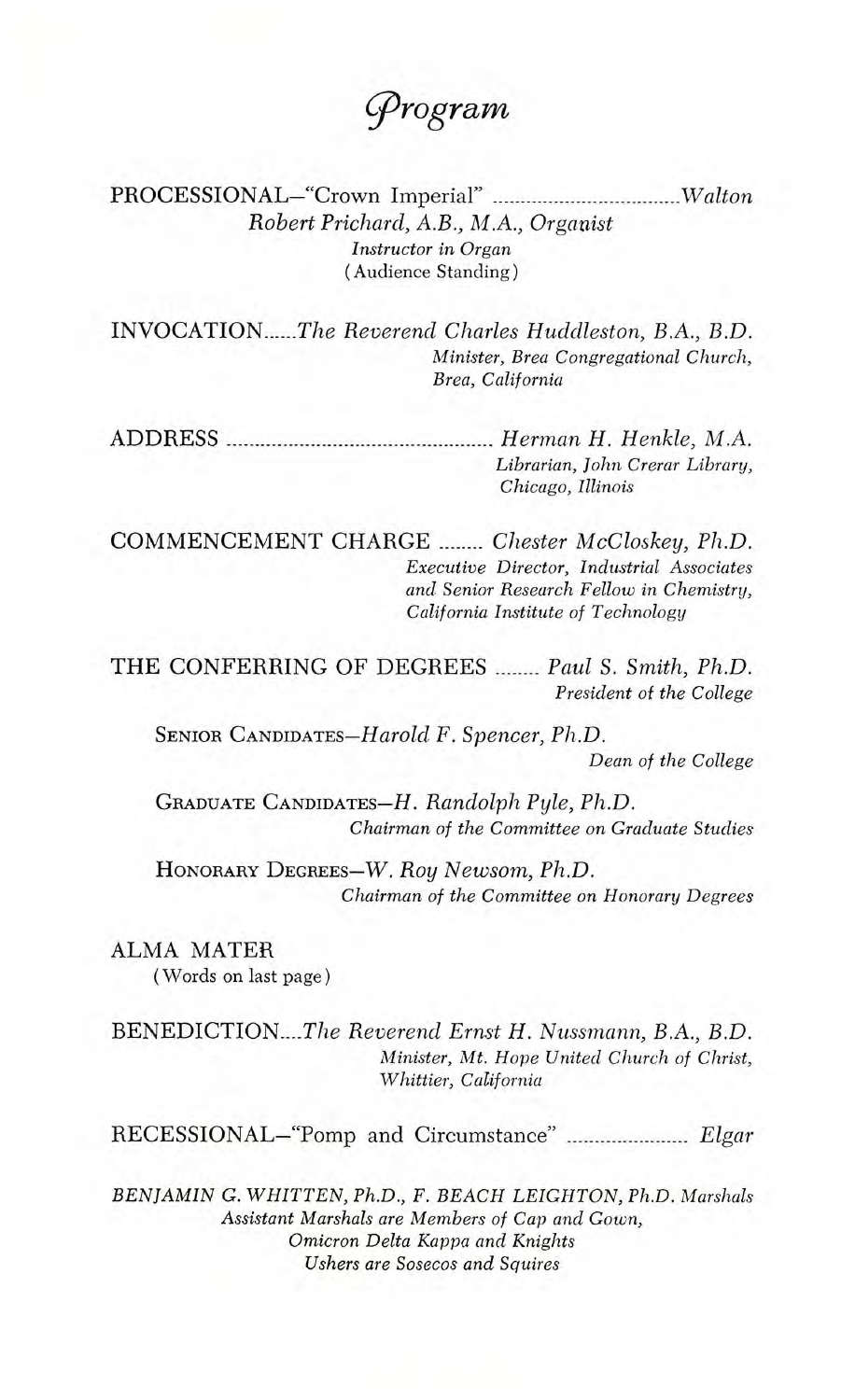DOCTOR OF LAWS (Honorary) Lewis Elden Smith (B.A., Whittier College) DOCTOR OF LETTERS (Honorary)

Joseph Herschel Coffin (B.S., Penn College; Ph.D., Cornell University)

Herman H. Henkle (BA., Whittier College; M.A., University of California)

#### MASTER OF ARTS JULY 30, 1960

Frances Ann Heussenstamm (BA., Whittier College) ThEsIs SUBJECT: "Curriculum Development and Trends in the Six Week Summer Sessions of the Whittier Union High School District."

Corinne Krekler Wersan (B.A., Earlham College) THESIS SUBJECT: "A Value Study of Certain Students and Alumni of Six<br>Friends' Co-Educational Secondary Schools."

Joyce Stalifort Williamson (B.S., Stanford University) THESIS SUBJECT: "Group Guidance as a Technique for the Classroom Teacher."

#### MASTER OF EDUCATION JULY 30, 1960

James Floyd Ackley (BA., Whittier College)

Leonard Elmo Brady (B.A., Whittier College)

Everett M. Burchell (BA., Whittier College) Marjorie Dorothy Hedrick (B.A., University of California at Los Angeles) Warren E: Spoon (B.A., Whittier College) Howard D. Stanfield (B.A., Whittier College)

Edward Arthur Vanderhoven (B.A., Whittier College)

MASTER OF EDUCATION AUGUST 27, 1960

John William Brink (B.A., Whittier College)

Richard Allan Erbe (BA., Whittier College)

Daniel Johnston (B.S., Oregon State College)

> Ruth G. Kocher (B.S., University of Southern California)

Ronald Dwight Rogers (B.A., Whittier College)

John Rosell, Jr. (B.S., University of Utah)

Madeleine Beyrle Steele (B.A., Whittier College)

James Robert Thomas (B.S., University of California at Davis)

Robert Allen Wallace (B.S. in Ed., Southwest Institute of Technology)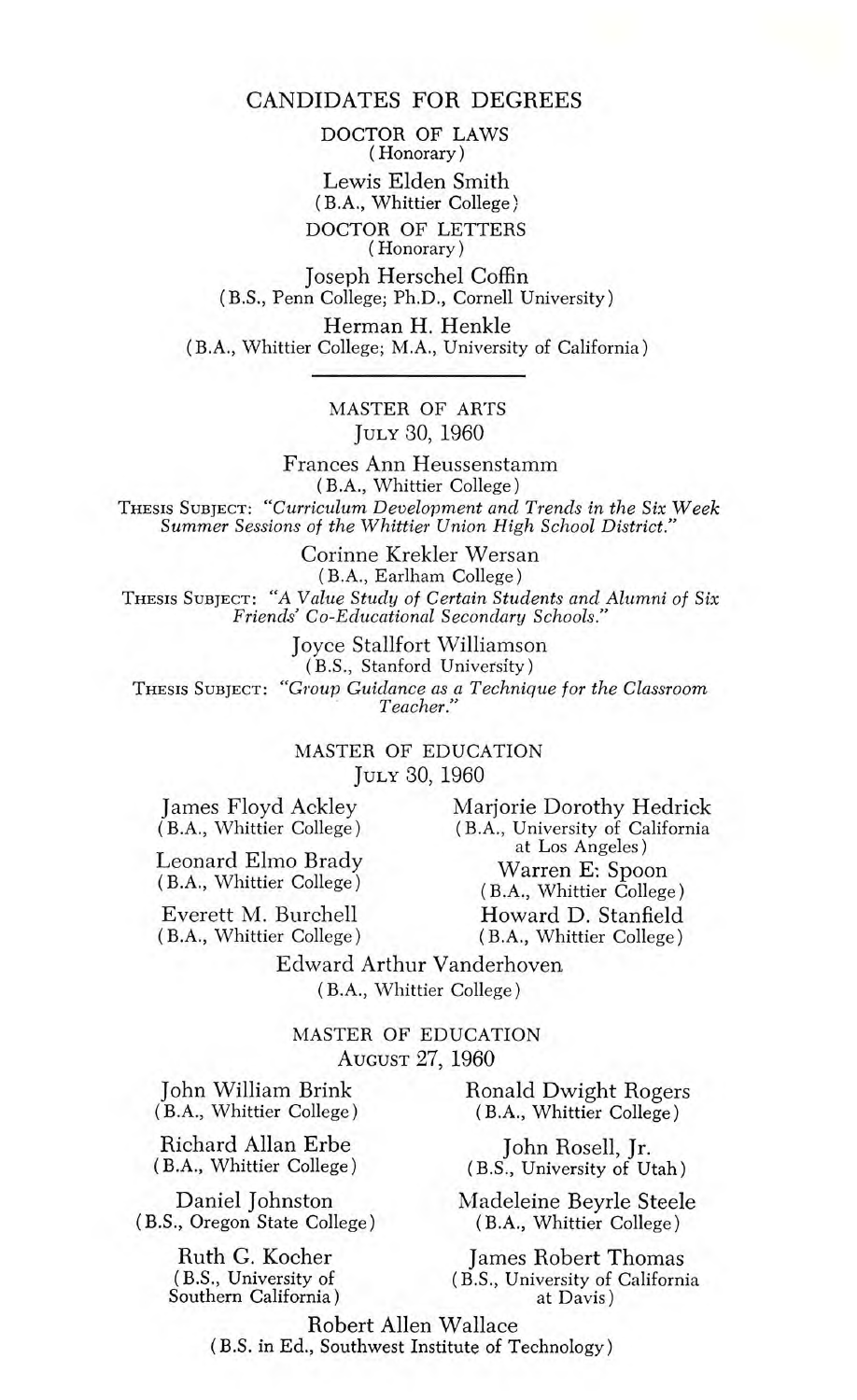MASTER OF ARTS FEBRUARY 4, 1961

Barbara Deibert Chinn (B.S., University of California at Los Angeles) THESIS SUBJECT: "A Study of the School Lunch Program."

Kenneth D. Schmutzer (BA., Whittier College) THESIS SUBJECT: "Motivating Creative Expression Through the Medium of a School Newspaper."

> MASTER OF SCIENCE FEBRUARY 4, 1961

George Herbert Briles (B.S., University of Kansas) THESIS SUBJECT: "A Study of the Sulfonilamides with Special Reference to 5-Aminosaccharin and its Derivatives.

> MASTER OF EDUCATION FEBRUARY 4, 1961

Leon P. Steenson (B.A., Washington College of Education)

MASTER OF ARTS

JUNE 10, 1961

Mary Sylvester Adams (B.A., La Verne College) THESIS SUBJECT: "A Survey of Prevalent Practices in Phonics Instruction in Selected Schools of a Los Angeles County—Orange County Area."

Virginia De Flon (B.A., University of California at Los Angeles) THEsIs SUBJECT "An Investigation of the Relationship of Tongue Thrust to Defective Articulation in Speech."

> Lyle Glenn Francisco (B.A., Pasadena College) THEsIS SUBJECT: "A Study of Batting Techniques."

Emily S. Renner Lewis (B.S., Pepperdine College) THESIS SUBJECT: "The Use of a Workbook for Effective Teaching in Large Clothing I Classes."

Verna Darlene Mader (B.A., Nebraska State Teachers College) THESIS SUBJECT: "A Comparative Study of Physical Fitness of Oriental Girls in Hawaii and Caucasian Girls in California.

Laurel Mae Meyer (B.A., Whittier College) THEsIs SUBJECT: "An Investigation of the Effects of a Competitive Playday on Girls of Junior High School Age.

Robert Francis Morton (B.A., Whittier College) THEsIs SUBJECT: "Mr. Scrooge. An Adaptation of Dicken's Christmas Carol for Orchestra, Chorus, Dance and Drama."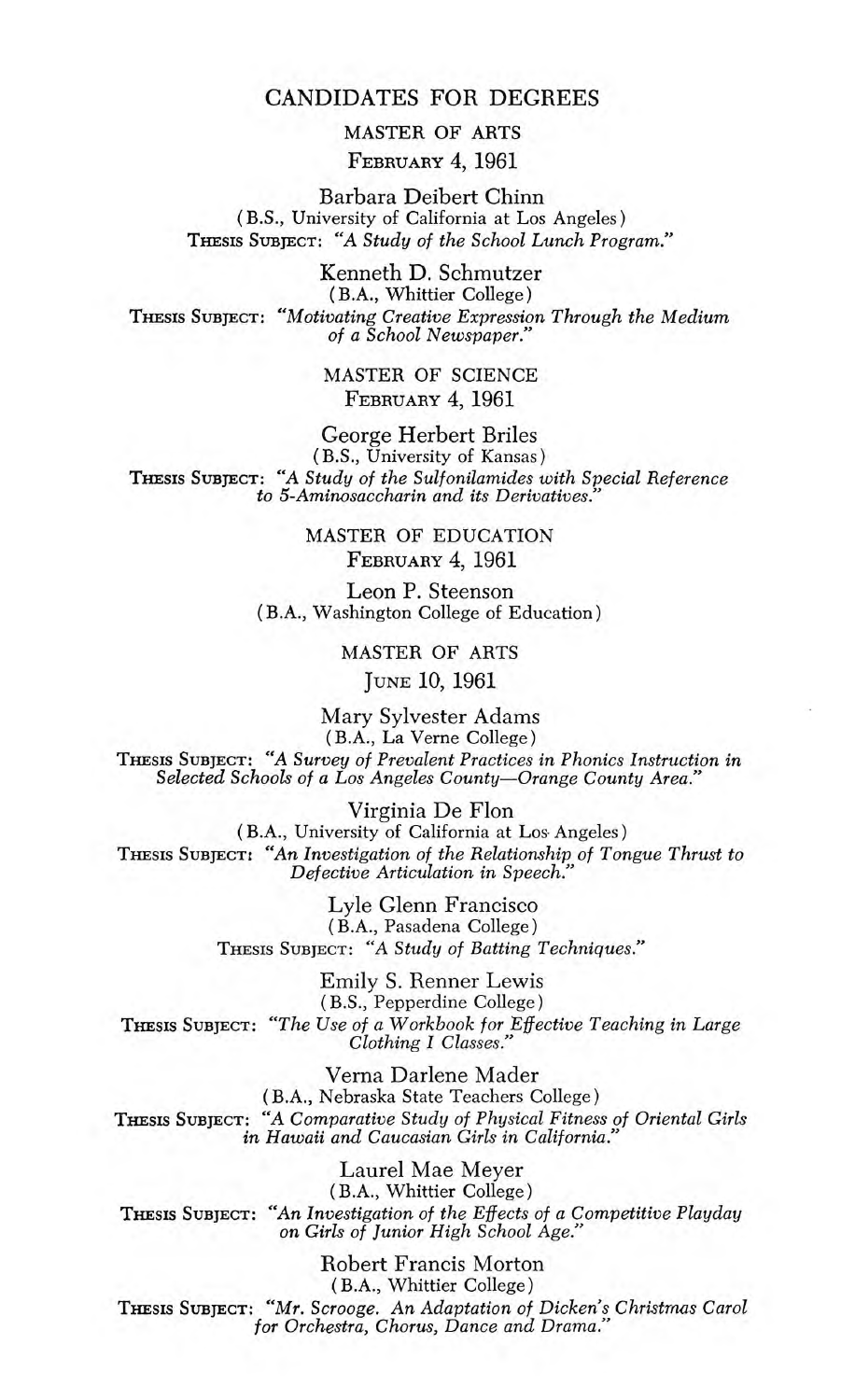MASTER OF ARTS (Cont.) JUNE 10, 1961

Dean Arthur Spencer (B.A., Whittier College) THESIS SUBJECT: "Physical Fitness Testing of California High School."

Kazuko Suzuki B.A., Whittier College) THEsIS SUBJECT: "Problems of Communication in E. M. Forster's 'A Passage to India'."

> MASTER OF SCIENCE JUNE 10, 1961

Donald K. Alford (B.A., Whittier College) THEsIs SUBJECT: "A Study of the Uptake of Beryllium by Plants and the Effects of the Ingestion of Beryllium Compounds in Mice."

Mary Anne Crabtree (BA., Whittier College) IHESIS SUBJECT: "Investigations in Heterotransplantation of Tumors" in the Golden Hamster.'

> MASTER OF EDUCATION JUNE 10, 1961

Ronald Eugene Franklin (B.A., Whittier College)

Stuart Eugene Gothold (BA., Whittier College)

Helen Odum Harrell (B.A., East Texas Baptist College)

> John Willard Kramer (B.A., Whittier College)

(B.S., College of William and Mary)

Eleanor Morgan Manning (B.A., Whittier College)

Franklin Pierce Morris (B.A., Whittier College)

Donovan Lloyd Morrison (B.A., Whittier College)

Norman Le Ron Peters (B.A., Whittier College)

Douglas Eugene Scribner<br>Sue Dicken Longfellow (B.A., East Washington College<br>of Education) (Gallege of William and Mary

Maxine Mills Winn (B.A., Arkansas State Teachers College)

> BACHELOR OF ARTS FEBRUARY 4, 1961

George Walter Allen Edward Bain John Baldwin Blair Russell Jess Blanpied Sandra Jane Brown Jerry Allan Corbett Mary Kathleen Culbert Virginia L. Daniel Delos Eugene Eyer Gerald David Greenberg Ronald J. Hansen Constance Marie Harvey John William Hayes David Jones Marilyn M. Jordan

Lowell Eastman Kenley Dora Swanson Lawhorn James F. McAllister, Jr. Jane R. Macia Madeleine Madrid Linda Lee Ragus Jane Merchant Rapier Donna Rodin John Allen Russell Opal Eileen Shultz George Thomas Triggs Marian Lilla Voss Betty Lee Wallace William D. Weirich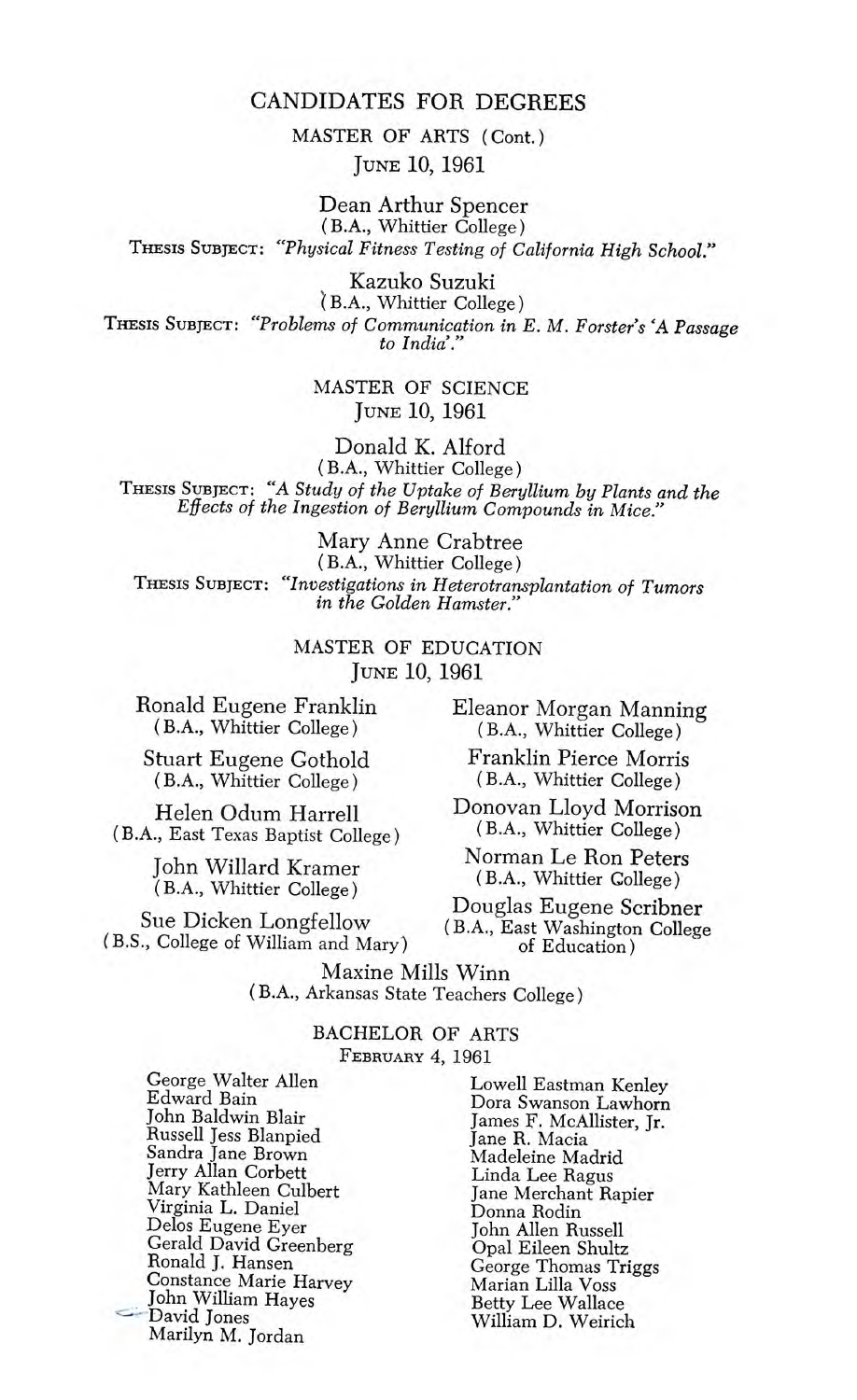#### BACHELOR OF ARTS

#### JUNE 10, 1961

Gordon Charles Ablitt Susan Ann Adams Edna Louise Albrecht Roy Sanford Anthony, Jr. Alan Earl Armbruster Linda Jean Asaro Sharon Senac Baziak Judith Ann Bennett Donald Curtis Bishop Coraliann Blumenstock Patricia Kelley Bottini JoDee Loraine Boyle Michael J. Buland —Phyllis Jean Cairns Charles Cedric Canter Marcelene Lynn Gate Melvin A. Caylor Sandra Jeanne Christensen Sara Helen Clark Jean Marie Cleary —Mary Evelyn Cleugh Paul Roger Clough Joan Jacobsen Combs Kent Lindsay Commons Robert F. Coomer, Jr. Arlette Catherine Coots Laurie Faye Corbett Mary Roaine Cossarek Sandra Marie Craig —\*Virginia Crosby Jean Marie Culbertson William Burling Curtis Peggy Jo Dargatz Arthur B. DeLeon Michael James Doyle Stephen B. Drogin Ivydell K. Dyer Richard Duane Dyer Jerry Donald Ellis George H. Ennis Dennis LeRoy Evans Katharine Hamm Fenton Sharon Brooke Ferges Karen Louise Folland Myrtle May Franks Lynn Frances Fredericks \*Mary Jacqueline Gair William Bruce Gair Gladys Irene Gartung Judith Mary Gates —Lesley A. Green Kate Robinson Guest Elaine Mae Haendiges Yukio Hamada Paul Michael Hannah Constance J. Hanson Teddy Leonard Hanson Carol Lee Hardacre Janice Mae Harrison Vera E. J. Hawkins

David George Heil Frances Hope Helmer Joe G. Hernandez Lillian Ruth Hoika <sup>o</sup> Richard Jay Honn Lorayne Ann Horka Hilda Juanita Howard Stan Duff Huddleston Keith Morris Huggins Kari Hulbert Marcia Jean Hursey Gary Loyd Irwin Dorothy Lee Jasper Harry A. Johnson, Jr. Ruby Johnston Donna Marie Jones Bernice Hanako Katahara 1'akhry Kawar -Renate S. Kemp Susan Kendall Louis C. Kenley Richard F. Kraft Joan Kelly Kranz —— Delores Jane Krehbiel<br>Patrick Christopher LaCommare Ann Frank Lambert Doyle Howard Lane Karen Ruth Lenz Judith D. Lewis Jon Charles Longfellow —Rosita N. LoRusso "Sharon Ann Lowe Janet Ruby Lundin Charles S. McClain Jan Allison McClure James H. McLaughlin —David William McPhetres Charlotte Jean McWilliams Dale Martin Donald Bruce Mathieson Susan Jean Matson Frances Matteroli Clarence A. Mayeda Catherine Meister Patricia Ann Miller Suzanne Cecily Miller Alice Linnea Mitchell George Edward Moore Edith Ann Morris Esther Miller Morris Janet Fumiko Nagahiro Harriet Duncan Nelson Westelle Chapman Nelson -James Ernst Nussmann Karen Morrill Nutter Judith Evelyn Obermayr Philip Michael O'Brien Marjorie Hope Olson Susanna Ouse - Anne Elizabeth Palmer

\*With Honors \*\*With High Honors \*With Highest Honors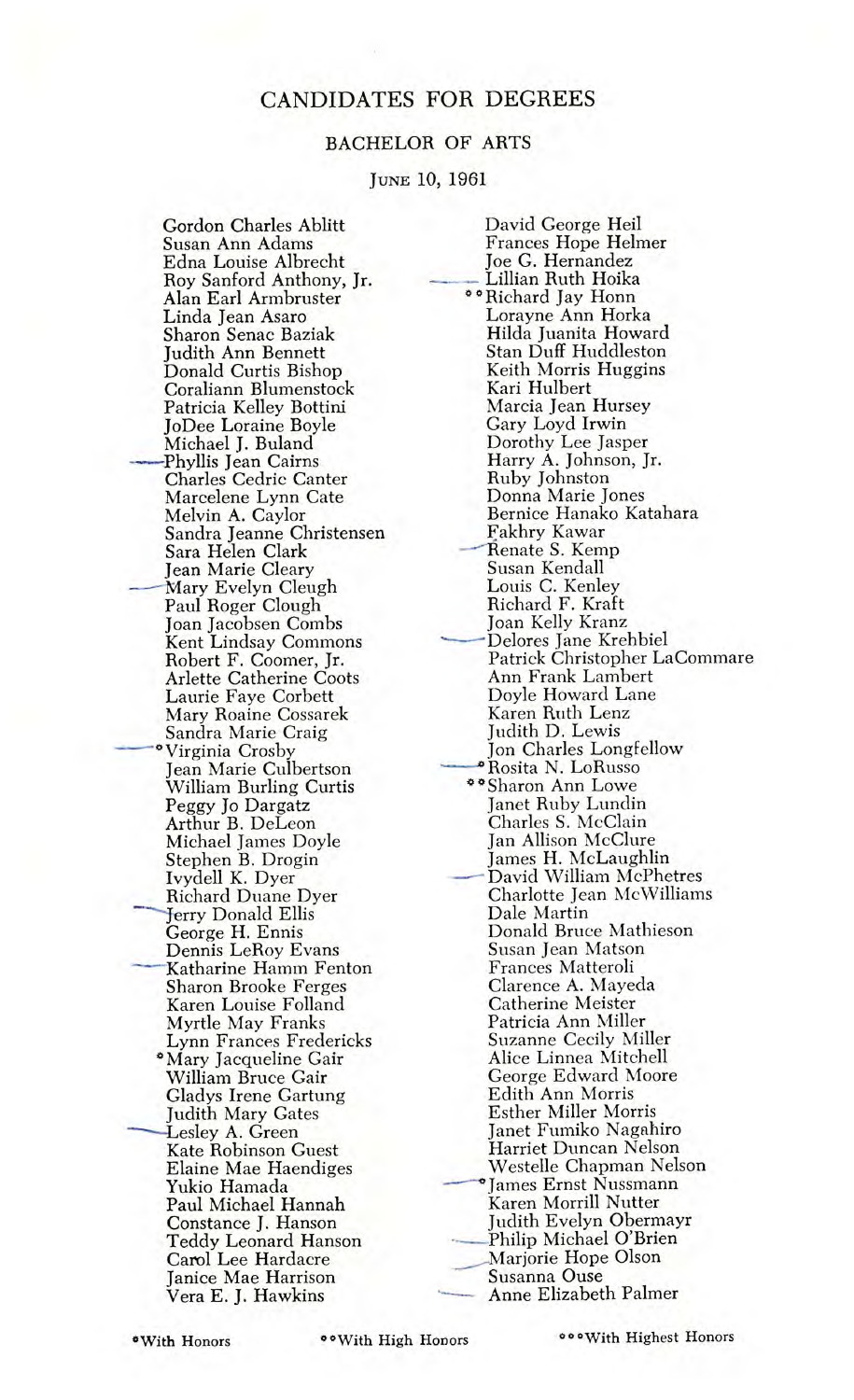#### BACHELOR OF ARTS (Cont.)

JUNE 10, 1961

BACHELOR<br>Jun<br>Dennis Richard Parnell<br>Charles Raymond Peterson Frank A. Piani \_—Judith Ann Piccinotti Joyce Marie Poggi Stephen Edward Poizin Harold Michael Probert Myron L. Puckett Maude Cecilia Quaal Maurice Dowd Rau \*Alan Reedy David L. Rhone Robert L. Rice Patricia Ruth Rieboldt Richard Dean Rieke Daniel Edmund Robinson \_\_\*Lynn B. Rodewald Gayle Roesch William Edward Rogers Lyla Ann Rowley Robert F. Salmond Peter R. Sanchez —Anneliese Schaefer Janice Bernier Sehneier Onalee Schwarz Joan Marlene Senechal \*Martin Wilder Sherry Carolyn Mizue Shigetomi Sharon Suzanne Sicotte Robert James Sleeper

David Martin Smith Sharon Ann Smith Ernest Harry Spencer, III Peggy Louise Sprout **\*Robert W. Starkey** Gail Veronica Stevens Albert Bernard Stone, Jr. Loystene G. Stonebrook Dorothy Ann Stratton Judy Stratton Susan Virginia Stuber Judith Arlene Tatti Zoe Anna Taulbee Frances Olivia Tompkins Lorna Louise Trefry Dale Brian Trowbridge \*Sarah Catharine Tufts Thomas W. Upton Lillian W. Usselman William Burt Vail Alberta Bea Voss Gail Lee Watkins Robert James Watkins, Jr. Jimmye Louise Watson Henrietta Louise Leilani Weber Joseph S. Willis Lloyd William Wilson \*\*\*Mary Elizabeth Andrew Wyatt Martha L. Yocum Tien-Pei Zee

#### BACHELOR OF ARTS

#### SUMMER 1961

Hector W. Boncher Johnnie Lenoa Brooks John Campsie Paul M. Collier Arlene Anderson Crosley Paul W. Deese Kathryn Ida Dugan Gloria Mary Edwards Donald Charles Faubion Donald A. Ferguson Ruth Katharine Frey Gary Edward Goodson Joyce Spaulding Graham Nadine Applegate Hathaway Gretchen Ann Hoover Oscar J. Jiminez Cyrus Gerald Johncox William H. Johnston George Millwee Kent Marilyn Anita Knauss Jack Calreign Knowlton Norman Lamming Virgil W. McDonald Brent C. McDowell Phyllis Babcock McMinn

Robert Anthony Miller Jerry John Morgan W. John Moriarty Fred Harold Mossinger Sondra Louise Mulcahy Robert Reid Newport David Walter Newquist Richard Keith Parker Richard Allen Partee Kenneth Stephen Pedersen Joy Louise Ragsdale Melinda Rollow Isabelle Caroline Ruble Anne Marie Rutherford Mary Elizabeth Sayler Doris Edith Seeker Philip Hudson Smith Ruth M. Stanley Richard L. Sturgeon Genevieve Estelle Thompson Velma Neely Tompkins -Robert Straight Treat Ted Y. Uyeda Dona M. Vange

\*With Honors "With High Honors

\*\*\* With Highest Honors